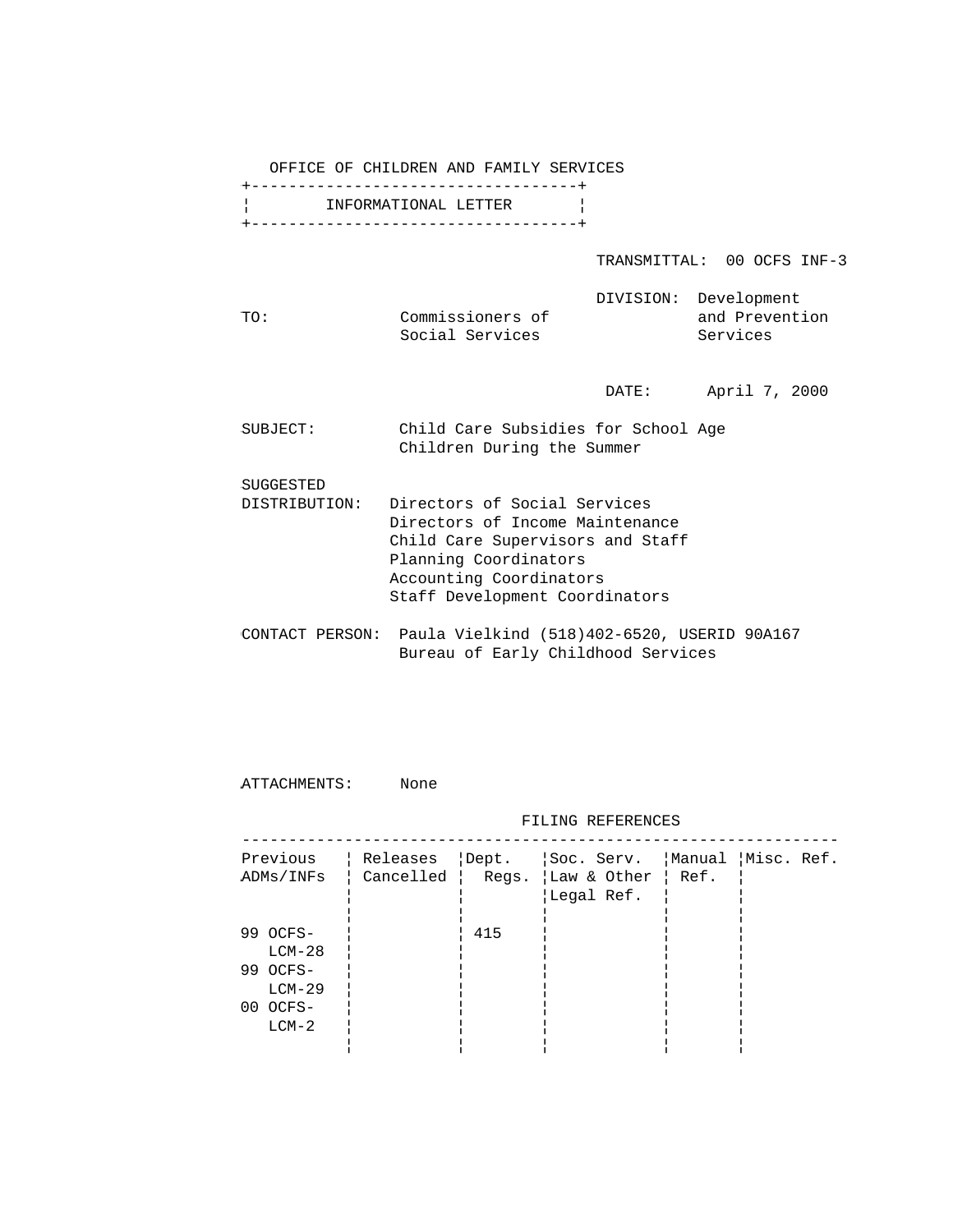Trans. No. 00 OCFS INF-3 Page No. 2

The purpose of this release is to provide local social services districts with information on the continued use of New York State Child Care Block Grant (NYSCCBG) subsidy funds for summer programming for school age children.

 $\_$  ,  $\_$  ,  $\_$  ,  $\_$  ,  $\_$  ,  $\_$  ,  $\_$  ,  $\_$  ,  $\_$  ,  $\_$  ,  $\_$  ,  $\_$  ,  $\_$  ,  $\_$  ,  $\_$  ,  $\_$  ,  $\_$  ,  $\_$  ,  $\_$  ,  $\_$  ,  $\_$  ,  $\_$  ,  $\_$  ,  $\_$  ,  $\_$  ,  $\_$  ,  $\_$  ,  $\_$  ,  $\_$  ,  $\_$  ,  $\_$  ,  $\_$  ,  $\_$  ,  $\_$  ,  $\_$  ,  $\_$  ,  $\_$  ,

## BACKGROUND

The State Budget for State Fiscal Year 1999-2000 contained significant increases in funding for child day care subsidies. In making those increases, the Budget language highlighted the importance of continuing to meet the needs of low income and temporary assistance families, including responding to their needs for care during non-traditional hours as well as care for school age children during school vacations. Child care subsidy funds under the NYSCCBG are specifically designed to provide districts the flexibility to meet these and other emerging needs of temporary assistance and low income families.

## PROGRAM INFORMATION

As the summer season approaches, districts are encouraged to outreach to parents already on subsidy to alert them to the potential need to change the hours of child care or to seek additional arrangements for child care while school is not in session. Care may also be needed during the summer months for other school age children in the case who did not receive care while school was in session. Parents should be made aware that it is important to arrange for summer care early. Many summer programs begin enrollment in the early spring and slots fill up quickly.

Districts are also encouraged to outreach to the community to open new cases. Districts may designate such cases that have been newly opened for the purpose of summer care to be the first priority for case closings if available subsidy funds would not support the annualization of this expanded caseload.

Alternately, districts have the option of submitting an amendment to the Child Care section of their Consolidated Services Plan which would stipulate that a specific amount of NYSCCBG funds be a priority set-aside to address summer school age child care needs. This set-aside could only be used to meet summer school age child care needs. Cases opened as part of this set-aside would not automatically be continued beyond the summer program period. Districts would be encouraged to provide these families with information about the availability of continued subsidy support for the school year.